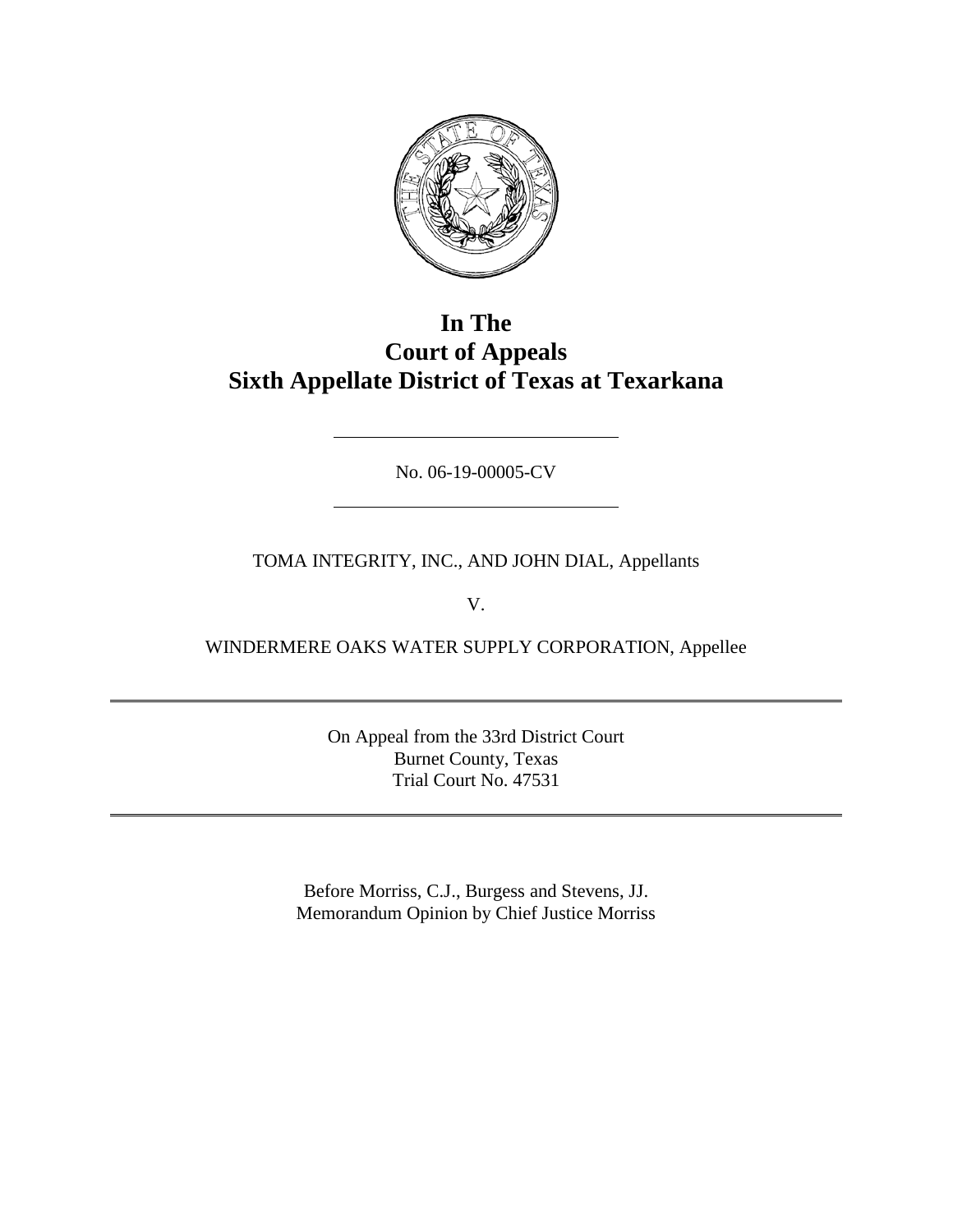## MEMORANDUM OPINION

Windermere Oaks Water Supply Corporation, a governmental subdivision, posted notices of a public meeting at which Windermere's board authorized the sale of a portion of Windermere's property to a third party. However, the notices failed to include the subject of the prospective sale as required by Section 551.041 of the Texas Government Code and, thus, violated the Texas Open Meetings Act (Act). After the closing of the sale, TOMA Integrity, Inc., and John Dial sued to obtain declarations that Windermere had violated the Act and that the board's authorization was invalid. The 33rd Judicial District Court in Burnet County,<sup>1</sup> Texas, found a violation of the Act, but refused to declare the board's actions invalid.

Windermere does not challenge the finding that it violated the Act. Rather, this appeal is brought by TOMA and Dial, who argue that, while they received this favorable finding, the trial court abused its discretion in failing to void the board's actions. Because we find that (1) a declaration voiding the board's actions was unavailable under the Act and (2) TOMA and Dial's requests relating to past notices are moot, we affirm the trial court's judgment.

"Meetings of governmental bodies generally must be open to the public." *Tex. State Bd. of Pub. Accountancy v. Bass*, 366 S.W.3d 751, 759 (Tex. App.—Austin 2012, no pet.) (citing TEX. GOV'T CODE ANN. § 551.002). "Section 551.102 provides that: 'A final action, decision, or vote on a matter deliberated in a closed meeting under this chapter may only be made in an open meeting that is held in compliance with the notice provisions of this chapter.'" *Id.* at 762 (quoting TEX.

 $\frac{1}{1}$ Originally appealed to the Third Court of Appeals, this case was transferred to this Court by the Texas Supreme Court pursuant to its docket equalization efforts. *See* TEX. GOV'T CODE ANN. § 73.001. We follow the precedent of the Third Court of Appeals in deciding this case. *See* TEX. R. APP. P. 41.3.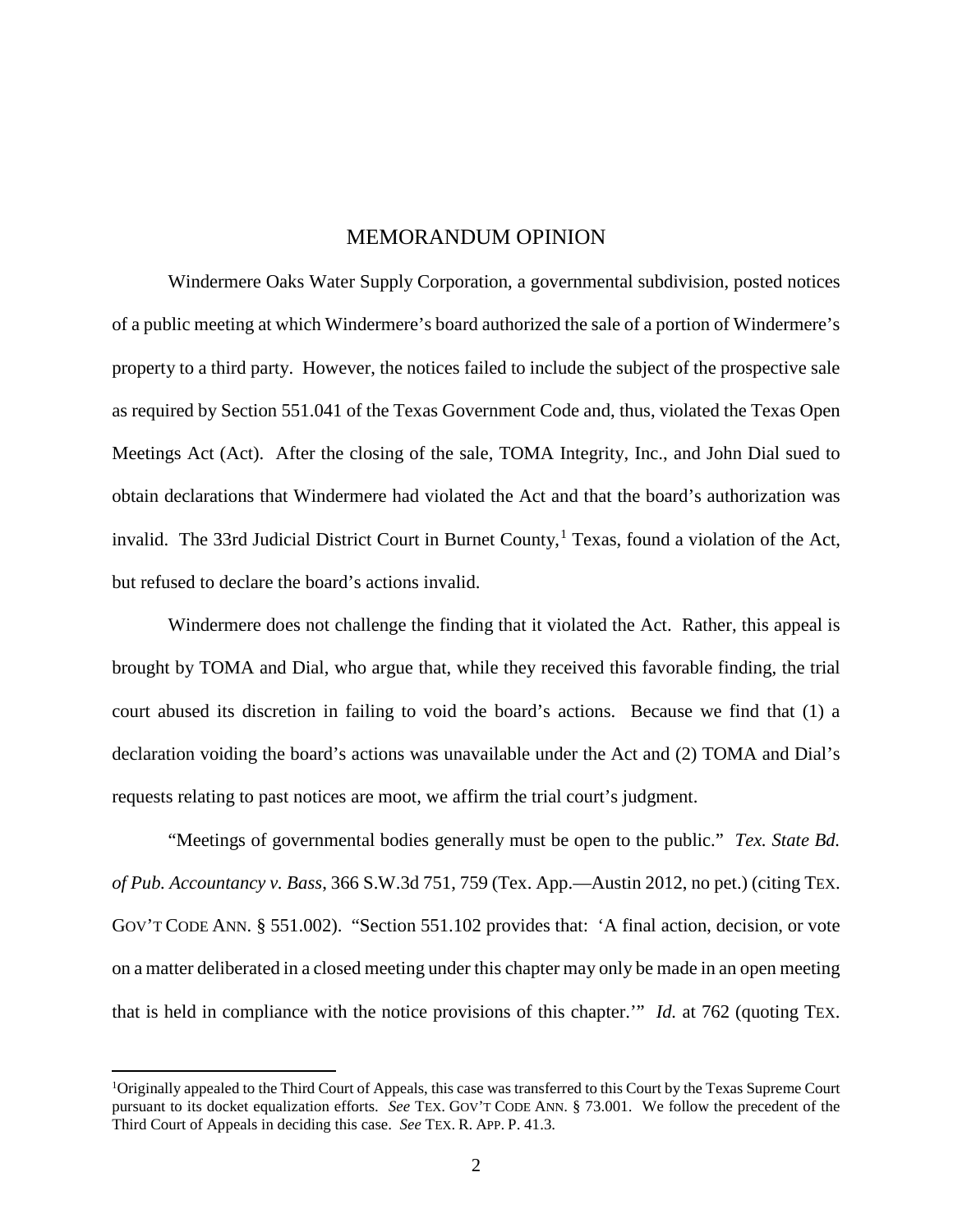GOV'T CODE ANN. § 551.102). "The Act's purposes are to provide public access to and increase public knowledge of governmental decision-making." *Id*. at 759 (citing *City of San Antonio v. Fourth Court of Appeals*, 820 S.W.2d 762, 765 (Tex. 1991)). To that end, a governmental body, like Windermere, is required to "give written notice of the date, hour, place, and subject of each meeting held by the governmental body."<sup>2</sup> TEX. GOV'T CODE ANN. § 551.041. "The intended beneficiaries of the Act are members of the interested public, not individual citizens such as the accountants in this case." *Bass*, 366 S.W.3d at 759.

In this appeal, it is undisputed that Windermere failed to include the subject matter of the meeting from its public notices issued December 19, 2015, and February 22, 2016, and thus violated the Act. After the board authorization was so obtained, Windermere sold the property to a third party in March 2016. The Act provides that "an action taken by a governmental body in violation of [the Act] is voidable." TEX. GOV'T CODE ANN. § 551.141. Thus, any "interested person . . . may bring an action by mandamus or injunction to stop, prevent, or reverse a violation or threatened violation of this chapter by members of a governmental body." TEX. GOV'T CODE ANN. § 551.142(a).

In December 2017, TOMA and Dial sued Windermere and prayed that the trial court "reverse the violation of [the Act] and declare void the action the [Windermere] Board took on December 19, 2015. [1] to sell [Windermere's] property and on February 22, 2016.] to again authorize the sale and authorize officers to sign the closing documents without the required public

 $\frac{1}{2}$  ${}^{2}$ It is undisputed that Windermere is a governmental body that must comply with the Act.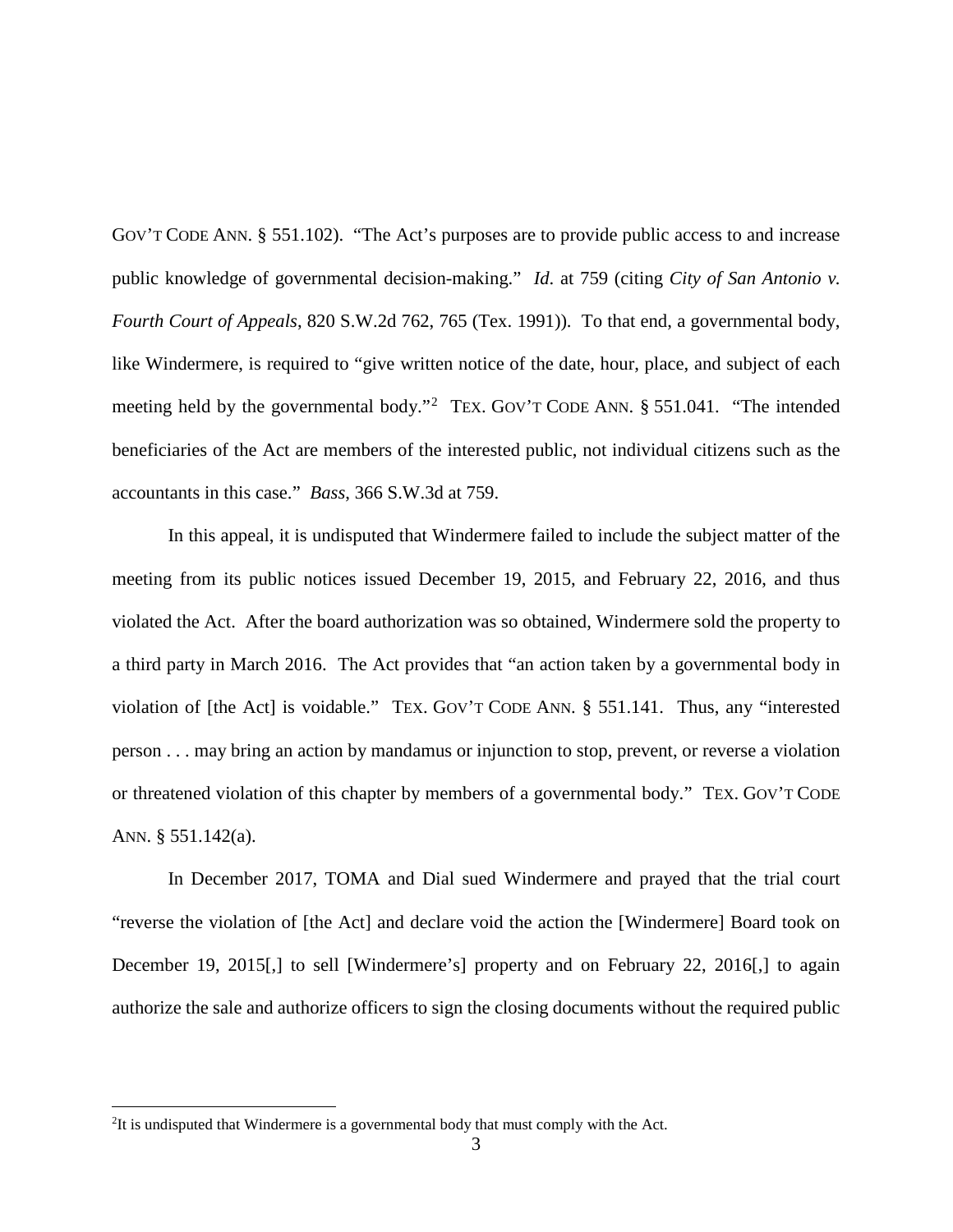notice." Although the trial court found Windermere violated the Act, it declined to declare void the board's actions or reverse the violation.

## *(1) A Declaration Voiding the Board's Actions Was Unavailable Under the Act*

The Act allows for actions "by mandamus or injunction to stop, prevent, or reverse a violation or threatened violation." TEX. GOV'T CODE ANN. § 551.142(a); *see Bass*, 366 S.W.3d at 760. "There is a split in authority regarding whether [the Act] waives immunity for declaratory judgment actions." *Calhoun Port Auth. v. Victoria Advocate Publ'g Co*., No. 13-18-00486-CV, 2019 WL 1562003, at \*3 n.4 (Tex. App.—Corpus Christi Apr. 11, 2019, no pet.) (mem. op.). The Austin Court of Appeals has determined that the Act "set[s] the boundaries of [its] waiver[] of immunity to the express relief provided in the statute[]—injunctive and mandamus relief—and [does not] extend] the scope of waiver to include the declaratory relief." *Id.* (alterations in original) (quoting *City of New Braunfels v. Carowest Land*, *Ltd*., 549 S.W.3d 163, 173 (Tex. App.—Austin 2017, pet. filed) $\lambda$ <sup>3</sup>

The Act is designed to provide an "immediate remedy" for violations. *Cornyn v. City of Garland*, 994 S.W.2d 258, 267 (Tex. App.—Austin 1999, no pet.). TOMA and Dial's petition did not seek immediate mandamus or injunctive relief. Rather, after the property was sold, they sought declaratory relief that the board's past actions were void. Such relief is unavailable. *Id.*

 $\frac{1}{3}$ *But see Town of Shady Shores v. Swanson*, 544 S.W.3d 426, 437 n.1 (Tex. App.—Fort Worth 2018, pet. filed) ("[A]lthough [the Act] does not broadly waive immunity for all declaratory judgment actions, it does waive immunity for a declaration that an action taken in violation of [the Act] is void.").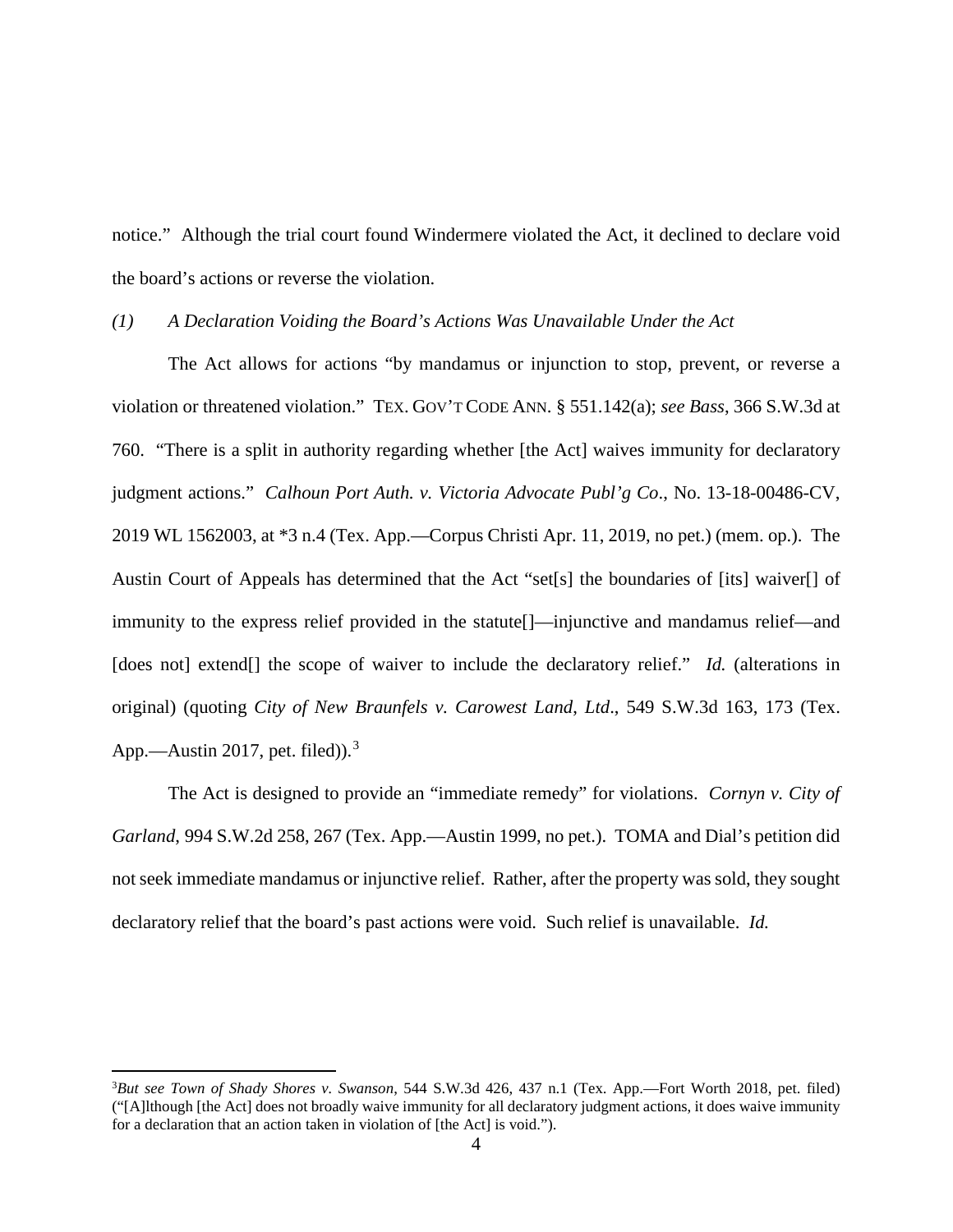## *(2) TOMA and Dial's Requests Relating to Past Notices Are Moot*

Even assuming the trial court could entertain TOMA and Dial's request to declare the board's actions void under the circumstances of this case and the precedent of the Austin Court of Appeals, nothing required the trial court to do so. "TOMA expressly provides '[a]n action by a governmental body in violation of this chapter is voidable'—not void or void ab initio." *Love Terminal Partners v. City of Dallas*, 256 S.W.3d 893, 897 (Tex. App.—Dallas 2008, no pet.) (alteration in original) (quoting TEX. GOV'T CODE ANN. § 551.141). "The terms have distinct legal meanings." *Id.* (citing *Buddy Gregg Motor Homes, Inc. v. Motor Vehicle Bd.*, 179 S.W.3d 589, 618 (Tex. App.—Austin 2005, pet. denied)). "If an action is void or void ab initio, the transaction is a nullity." *Id.* "If, however, conduct is merely voidable, the act is valid until adjudicated and declared void." This is because a violation of the Act "does not equate to a failure to properly execute the contract." *Hous. Auth. of City of Dallas v. Killingsworth*, 331 S.W.3d 806, 812 (Tex. App.—Dallas 2011, pet. denied). Thus, the board's approval of and actions to effectuate the sale "remain[] valid 'until adjudicated and declared void.'" *Id.* at n.5 (quoting *Love Terminal Partners, L.P.*, 256 S.W.3d at 897 (citing *Swain v. Wiley College*, 74 S.W.3d 143, 146 (Tex. App.— Texarkana 2002, no pet.) ("A 'voidable' act operates to accomplish the thing sought to be accomplished until the fatal vice in the transaction has been judicially ascertained and declared."))); *see Bass*, 366 S.W.3d at 761 ("[P]roving that a meeting violated the Act does not necessarily render voidable all related subsequent actions by a governmental body.").

"Thus, even a contract procured by a potentially voidable act is still a valid contract." *Id.*; *see Carowest*, 549 S.W.3d at 173 (concluding that, while the trial court had jurisdiction under the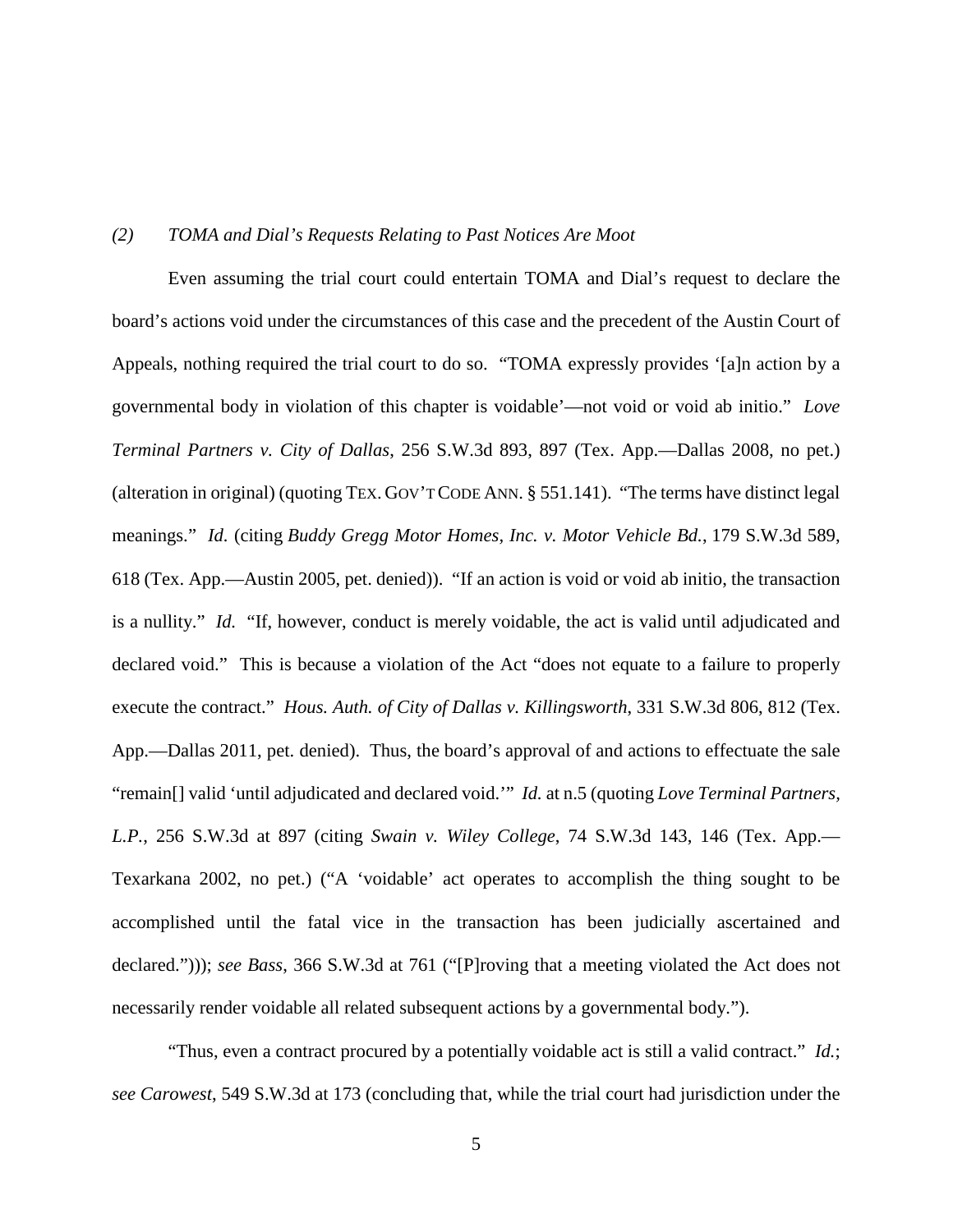Act, it lacked subject-matter jurisdiction to declare a contract void following violations of the Act). Consequently, as explained below, TOMA and Dial's requests that the trial court reverse the board's past acts are moot.

Here, long before suit was filed seeking relief under the Act, Windermere's property had been sold by the board to a third party not included in this lawsuit. These facts raise the issue of mootness. "The mootness doctrine implicates subject[-]matter jurisdiction [and] 'prevents courts from rendering advisory opinions.'" *In re Smith Cty.*, 521 S.W.3d 447, 453 (Tex. App.—Tyler 2017, orig. proceeding) (citing *City of Dallas v. Woodfield*, 305 S.W.3d 412, 416 (Tex. App.— Dallas 2010, no pet.). "A case becomes moot if . . . the issues presented are no longer 'live' . . . i.e., there is no action on the merits that a court could take that would affect the parties' rights or interests." *Cook v. Hedtke*, No. 03-17-00663-CV, 2018 WL 1660078, at \*2, 3 (Tex. App.—Austin Apr. 6, 2018, no pet.) (mem. op.) (citing *Williams v. Lara*, 52 S.W.3d 171, 184 (Tex. 2001)).

"In *Cornyn*, the Austin Court held that a claim relating only to improper notices of past meetings suffers from 'apparent mootness.'" *Rubalcaba v. Raymondville ISD*, No. 13-14- 00224-CV, 2016 WL 1274486, at \*2 (Tex. App.—Corpus Christi Mar. 31, 2016, no pet.) (mem. op.) (quoting *Cornyn v. City of Garland*, 994 S.W.2d 258, 267 (Tex. App.—Austin 1999, no pet.)). There, as here, plaintiffs alleged that the governmental body violated the Act by failing to sufficiently describe the subject to be discussed in its meeting and sought a declaration establishing the same. *Cornyn*, 994 S.W.2d at 266. The City of Garland "pleaded that the [plaintiffs'] claims were moot insofar as they related to the notices posted previously for past city council meetings and required an advisory opinion." *Id.* The Austin Court of Appeals agreed. *Id.* It has since